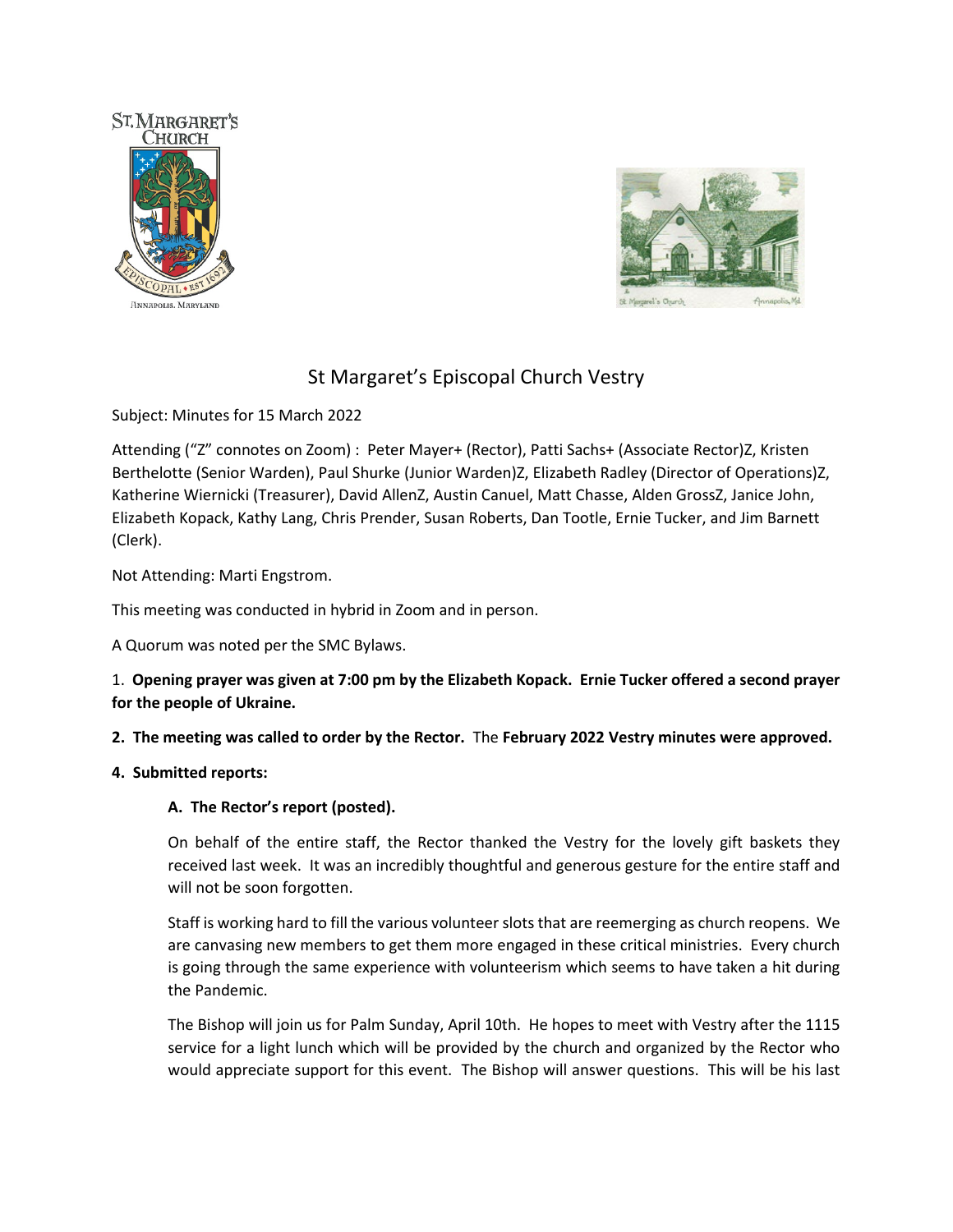official visit to SMC before he retires in 2024. The Rector will try to meet with him before the Bishop's visit.

The Rector is concerned about the workload of the Director of Operations who has taken on the burden of SMC maintenance as well as her other duties. We need to get a few of these timeconsuming issues off her desk so she can focus on the important things.

We continue to look for volunteers to help sustain our live streaming service. We need 4 or 5 volunteers who we can train and can be relied on to keep their scheduled appointments. Scott Tomss is here until April 17<sup>th,</sup> so we need to have someone shadow him to learn the function and then teach other volunteers.

### **B. Treasurer's report (posted).**

We are two months into the church year, and we are doing well. Revenues to date exceed expenses by \$12,008. We are currently \$3,836 behind in our pledges Expenditures are running behind budget by \$4,168. Buildings and grounds expenses are in excess of budget through February due to higher electrical and heating costs and increased snow removal.

The Endowment lost about \$144,000 as the markets continued to drop, it is going to be a bumpy year.

The Rector indicated that he is in the process of developing a new pledge card to send to parishioners he sees at church but who have not yet made a pledge. We are one short of the Rector's goal for March.

The Rector conducted an introductory meeting on March 23<sup>rd</sup>. We will wait 5 months to see what that looks like.

# **C. St Margaret's Day School (SMDS) report (posted)**

As the school transitions beyond the departure of the Director and Board Chair, we will be meeting to review the church-school relationship. We will then proceed with getting into the shared budget detail. The current agreement calls for the school to provide \$1,500 per month to offset the costs shared across the campus. SMDS comes under the SMC tax ID and shares its non-profit status. The school is considered a mission of the church.

The annual Silent Auction to benefit the school will be held April 2<sup>nd</sup> and it is hoped that the Vestry will be present. It will again be held at the Eastport Maritime Museum and is always an enjoyable time for everyone.

It was requested that the new Director meet with the Vestry after the school's graduation.

The SMDS bylaws call at least 3 SMC parishioners on the school board.

The school has an excellent reputation in our community and is run very well.

There is a staffing vacancy and an opportunity to increase the diversity of the faculty if the right candidate applies.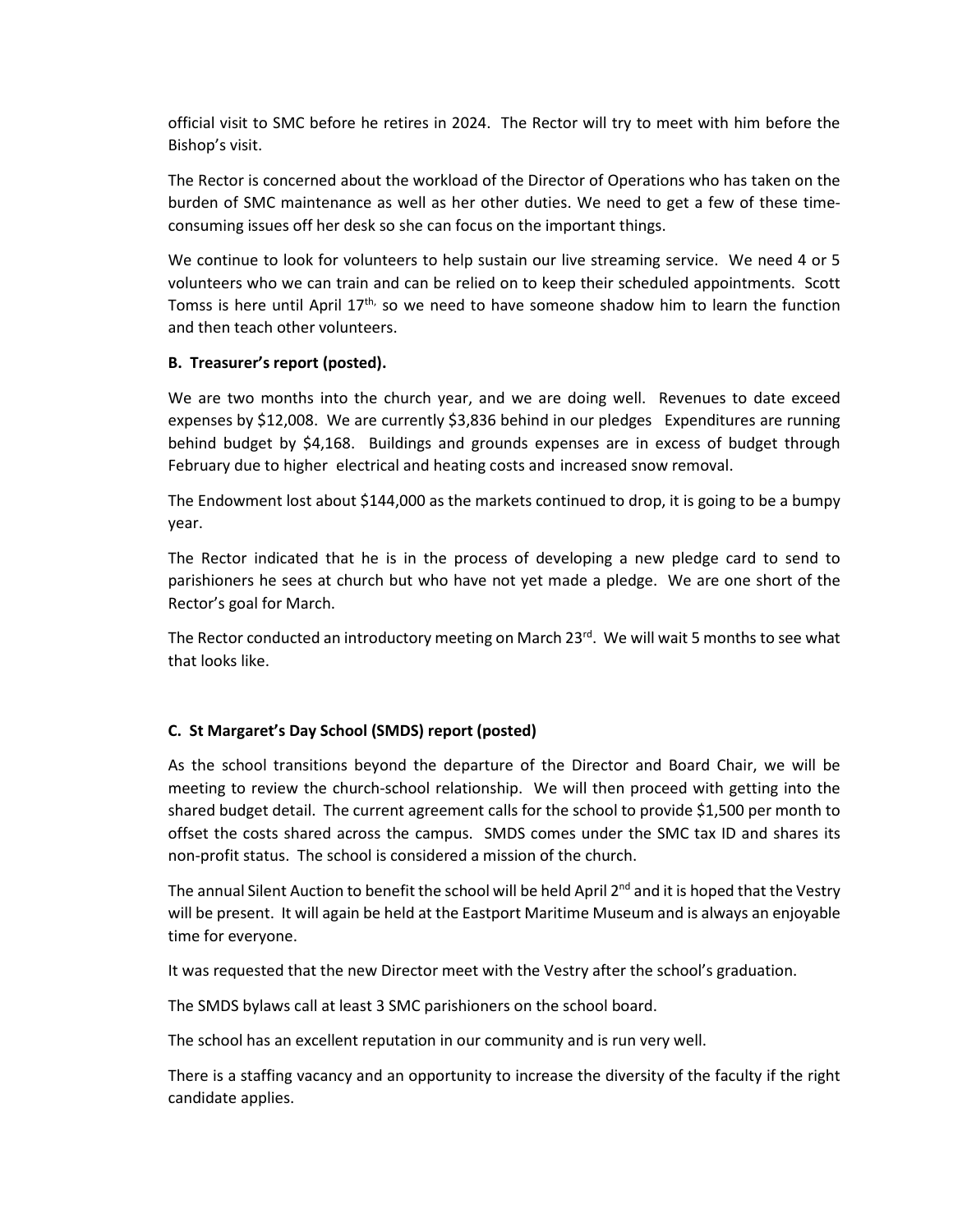The board of SMDS is a "standing committee" of the Vestry per the school's bylaws.

## **D. Annual Parochial Report.**

There is a requirement for SMC to submit an annual report to the Dioceses and it is now due. Elizabeth and Patti+ have been working hard to get this done. The treasurer will provide the requisite numbers. It will then be disseminated to the Vestry for electronic approval. The Senior Warden and Clerk will sign the approved report and it will be submitted.

# **E. Formation Report (posted).**

Children's' Chapel has hosted up to 20 kids at each session, with new kids joining almost every month.

Sunday school has also been ramping up in numbers since January. All but the youngest class made welcome bags for our Winter Relief guests. They are also going to be collecting items to put together welcome bags for Afghan refugee children.

We will have a "stations of the cross" service for families on Good Friday. The Easter Egg Hunt will be at 10:30 on Easter Morning for all children.

In a few weeks there will be a combined "intro to being an acolyte and knowing the sanctuary" field trip for Sunday school classes grades 2 and up to encourage kids to sign up to be acolytes.

We in the beginning stages of planning for Vacation Bible School (VBS) which is planned for 27 June-1 July this year.

Youth formation numbers have been down somewhat this year but are still good at approximately 10 kids coming to each session.

There is a trip being arranged for the group to go up to Maine and perform a service project either this summer or next. We need at least five kids to sign up for this to be viable and at least two adults.

Monday adult formation is on hold for now pending a new plan. Monday night formation will have pizza night next Monday.

The Thursday book club remains robust and remains in a Zoom format.

We are trying to get an idea of what adults might want to do; what will appeal to adults. Many of our new parishioners have young families and we need to integrate their needs into our planning. We really need to think through Adult Formation. What sorts of programs might be more attractive to them? While we have lots of good ideas that we should try, the trick is in the execution.

Which led the Vestry into a discussion around the book the Rector provided and recommended everyone read title "How to Try." The Author, Lorenzo Lebrija is part of the "Try Tank" and has indicated he would be willing to sit with the Vestry and discuss various ideas. The Rector is not sure SMC is ready for that quite yet. He would prefer to get past Easter. As always, the initial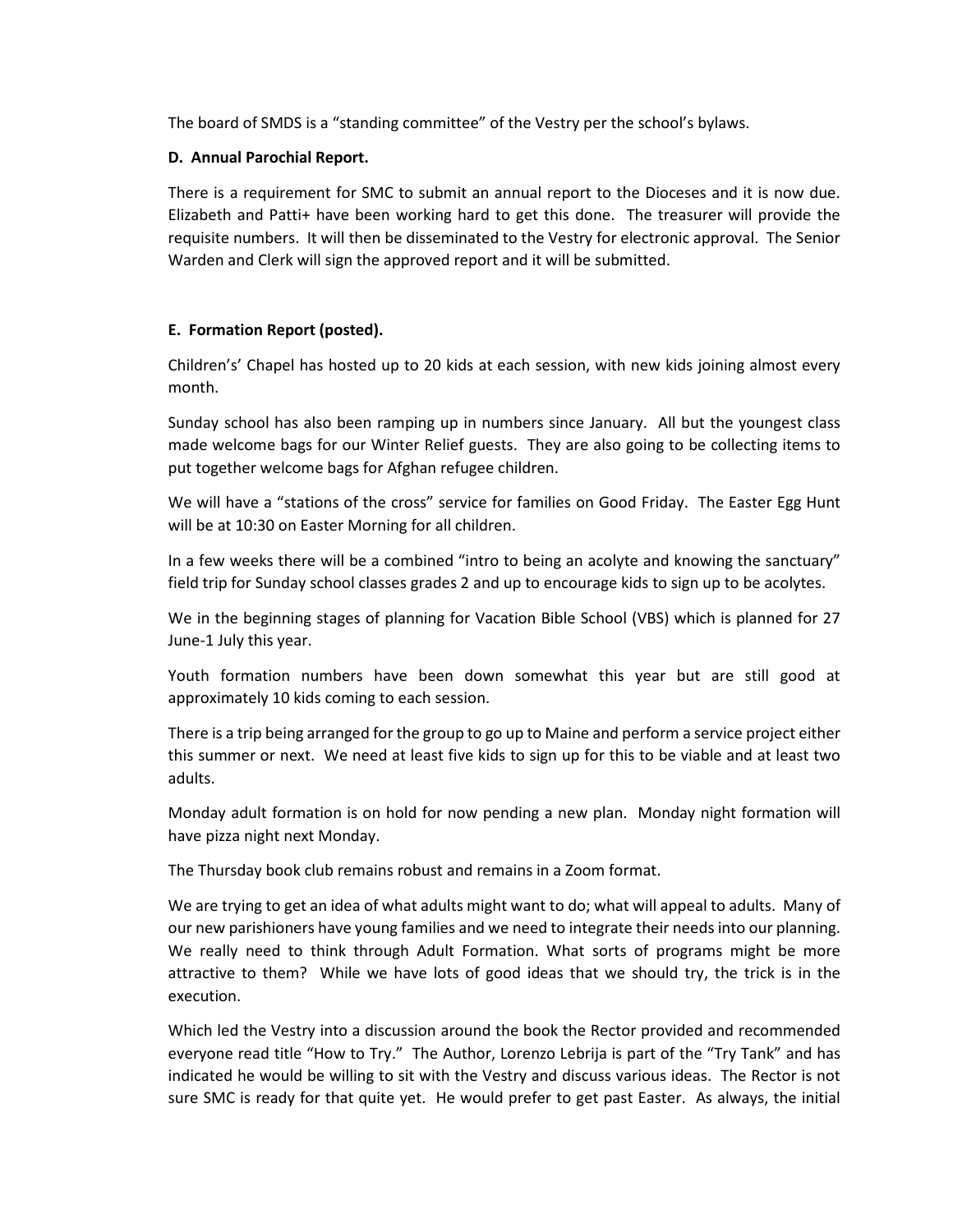step is to ask questions. What can we do to attract more people to Monday Night events? How can we partner with Asbury United Methodist Church? We need to consider questions that can help us grow and understand that it is all right to **fail** as the book outlines. Who do we want to reach and what do we want them to do? What activities can we generate to engage. We need to find new members to transform lives. SMC has something worth having. Who do you want to attract more of? We do not have a good young singles group so can that be added. We need to understand that we have a lot to offer already; but what more can we do? Time is often a driver as there are so many pressures on time, especially for folks with young children. The digital world is that natural world for many young people. How can we work this medium to bring folks to our church? What in our liturgy is going to draw people out of the conveniences? What was the cause of the growth of young families? How do we set the hook? How do we have the "bandwidth" and how do we pay for it?

Under the TRRTF Community Engagement sub panel, the outreach to our neighbors continues. As they pursued the history of the "colored" school in Severna Park they engaged the Banneker-Douglass Museum and that led down various related paths. One was the Rosenwald School Project, and this represents just one example of organization. While undertaking such outreach, it is important to project that we are from St Margaret's. These are the types of relationships that are vital for us to initiate and sustain.

#### D. Junior Warden's report **(posted).**

The floor of the Parish Hall looks better but will take about \$13,000 to replace the entire floor. We are planning to replace a few tiles. We continue to get estimates on the roof, and we need to be financially prepared for that expanse. We will look at asbestos mitigation at the same time and the viability of insurance coverage. We are just looking at it at this point.

The Adopt a Bed project is a success to date. We had 20 people for the Sunday afternoon event and walk about.

### E. Senior Warden's report (**posted)**.

Thank you for all of your contributions of time and/or food to our breakfast for Winter Relief on March  $1^{st}$ . Thank you, also for your help in putting together staff gifts baskets. We received several thank you notes.

I am really excited about the care of the grounds of St. Margaret's. Al Todd gave a great tour of the campus. Now we need to keep it going. There is a lot of interest, so we have been able to subdivide the beds to accommodate more parishioners who want to participate.

David Allen is heading up coordination of our earth-themed event May  $1<sup>st</sup>$ . Our working title is "Good Seed" Sunday. It is a spring complement to the fall festival. We are talking to someone